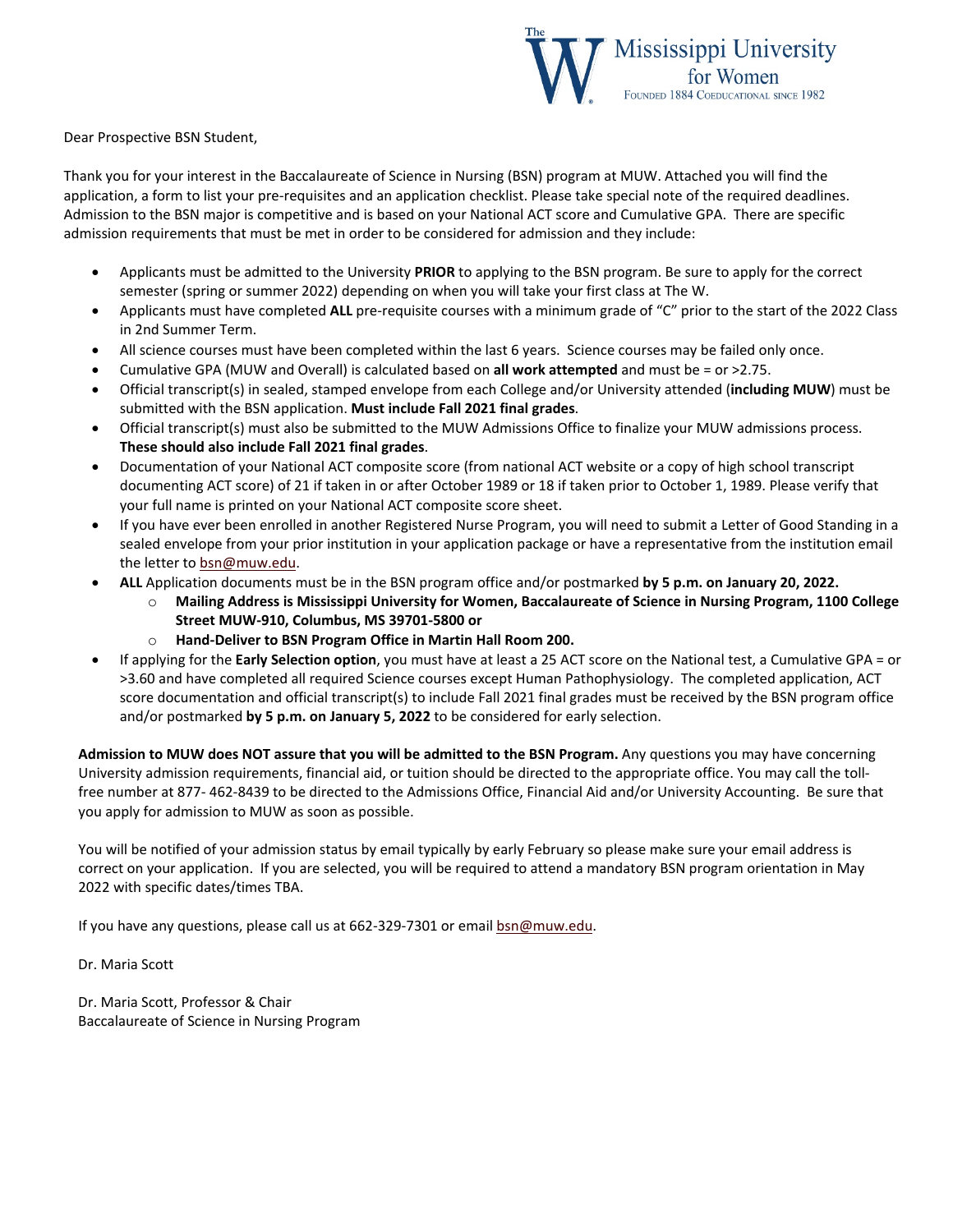## **MUW College of Nursing & Health Sciences Department of Baccalaureate Nursing - Generic Option Summer-Fall 2022 Application**

| Name:                                                                                                                                                                                                                          |       |               |          |                       |  |
|--------------------------------------------------------------------------------------------------------------------------------------------------------------------------------------------------------------------------------|-------|---------------|----------|-----------------------|--|
| Last                                                                                                                                                                                                                           | First | Middle/Maiden |          | Date of Birth         |  |
| Home Address:                                                                                                                                                                                                                  |       |               |          |                       |  |
| City                                                                                                                                                                                                                           |       | State         | Zip Code | County                |  |
|                                                                                                                                                                                                                                |       |               |          |                       |  |
|                                                                                                                                                                                                                                |       |               |          |                       |  |
| Ethnic Classification: African American: ________ Asian: _______ Caucasian: _______ Hispanic: _______ Native Alaskan: _______                                                                                                  |       |               |          |                       |  |
| Native American: _______ Native Hawaiian: ______ Pacific Islander: _______                                                                                                                                                     |       |               |          |                       |  |
| US Citizen: Ves No                                                                                                                                                                                                             |       |               |          |                       |  |
| High School Attended: 1996 and 2009 and 2009 and 2009 and 2009 and 2009 and 2009 and 2009 and 2009 and 2009 and 2009 and 2009 and 2009 and 2009 and 2009 and 2009 and 2009 and 2009 and 2009 and 2009 and 2009 and 2009 and 20 |       |               |          |                       |  |
| Have you previously been enrolled in a Registered Nursing Program? Yes ___ No___ If so, which school? __________                                                                                                               |       |               |          |                       |  |
| Will this be your 1 <sup>st</sup> Baccalaureate Degree? Yes: _____ No: _____ If not, what was your 1 <sup>st</sup> degree and when was it                                                                                      |       |               |          |                       |  |
|                                                                                                                                                                                                                                |       |               |          |                       |  |
| List all Colleges/Universities attended (even if only one course)                                                                                                                                                              |       |               |          |                       |  |
| College/University                                                                                                                                                                                                             | City  |               | State    | <b>Years Attended</b> |  |
|                                                                                                                                                                                                                                |       |               |          |                       |  |
|                                                                                                                                                                                                                                |       |               |          |                       |  |
|                                                                                                                                                                                                                                |       |               |          |                       |  |

I understand admission to the nursing major is competitive. I understand that I must have an ACT of 21 or greater on the National ACT test (if taken after October1, 1989) and a GPA = or > 2.75 in order to apply. I understand that ALL of the prerequisite courses must be completed prior to the first day of class in the second summer term.

I understand that all nursing students must have a clean Criminal Background Check and a negative Drug Screen. Refer to the MUW Undergraduate Bulletin Nursing Program Admission Plan for further information.

I understand that applicants to the College of Nursing & Health Sciences are advised that upon completion of degree requirements the Board of Nursing may, "in its discretion, refuse to accept the application of any person who has been convicted of a criminal offense…" (Mississippi Board of Nursing Policies & Procedures).

Signature: Date: Designature: Date: Date: Date: Date: Date: Date: Date: Date: Date: Date: Date: Date: Date: Date: Date: Date: Date: Date: Date: Date: Date: Date: Date: Date: Date: Date: Date: Date: Date: Date: Date: Date:

Revised Fall 2021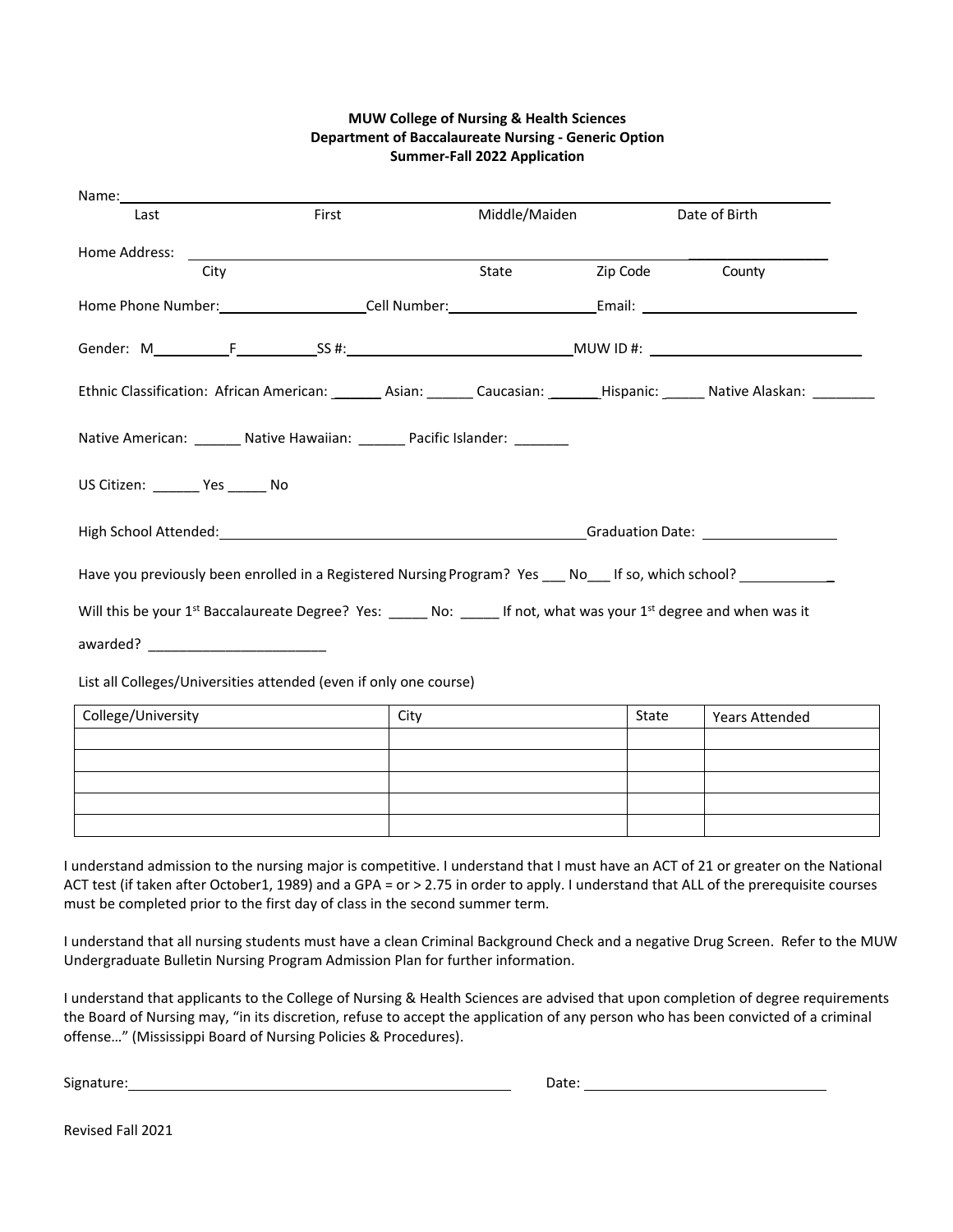## **BACHELOR OF SCIENCE IN NURSING PROGRAM - Generic Option**

|                                                                                                                                                             | College/University | Semester<br>Completed | Grade/In<br><b>Progress</b> |
|-------------------------------------------------------------------------------------------------------------------------------------------------------------|--------------------|-----------------------|-----------------------------|
| <b>Pre-requisite &amp; General Education Courses</b>                                                                                                        |                    |                       |                             |
| Written and Oral Communication (9 hours required)<br>__ EN 101 English Composition (3)                                                                      | 1.                 | 1.                    | 1.                          |
|                                                                                                                                                             | 2.                 | 2.                    | 2.                          |
| EN 102 or EN 300 Advanced Composition (3)<br>COM 101 Oral Communication (3)                                                                                 | 3.                 | 3.                    | 3.                          |
| *Please note only Oral Comm, Speech, or Public Speaking will be accepted.<br>Introduction to Communication or Communication Theory will not be<br>accepted. |                    |                       |                             |
| Natural Sciences (with lab, 15 hours required)<br>__ A & P I or Anatomy (4)                                                                                 | 1.                 | 1.                    | 1.                          |
|                                                                                                                                                             | 2.                 | 2.                    | 2.                          |
| __ A & P II or Physiology (4)                                                                                                                               | 3.                 | 3.                    | 3.                          |
| Microbiology (4)                                                                                                                                            | 4.                 | 4.                    | 4.                          |
| Human Pathophysiology (3)                                                                                                                                   |                    |                       |                             |
| Humanities and Fine Arts (12 hours required) - Minimum 3 hours MUST                                                                                         |                    |                       |                             |
| come from EACH area                                                                                                                                         | 1.                 | 1.                    | 1.                          |
| History Survey (3-6) US history or History of Civ only<br>Name of course______________________                                                              | 2.                 | 2.                    | 2.                          |
| Literature Survey (3-6) American, English or World<br>Name of course ___________________                                                                    | 3.                 | 3.                    | 3.                          |
| Fine Arts History/Appreciation (3-6) Music, Art, Theatre                                                                                                    | 4.                 | 4.                    | 4.                          |
| One additional course either history/literature/appreciation from<br>categories noted above                                                                 |                    |                       |                             |
|                                                                                                                                                             |                    |                       |                             |
| See website for specific course listing.<br>If in doubt, contact program office to verify that course will<br>$\bullet$<br>count for the specific area.     |                    |                       |                             |
| <b>Critical Thinking (3 hours required)</b><br>any Philosophy (non-Religion) course, logic or ethics                                                        | 1.                 | 1.                    | 1.                          |
|                                                                                                                                                             |                    |                       |                             |
| Health-Related (3 hour required)                                                                                                                            | 1.                 | 1.                    | 1.                          |
| Nutrition (3)                                                                                                                                               |                    |                       |                             |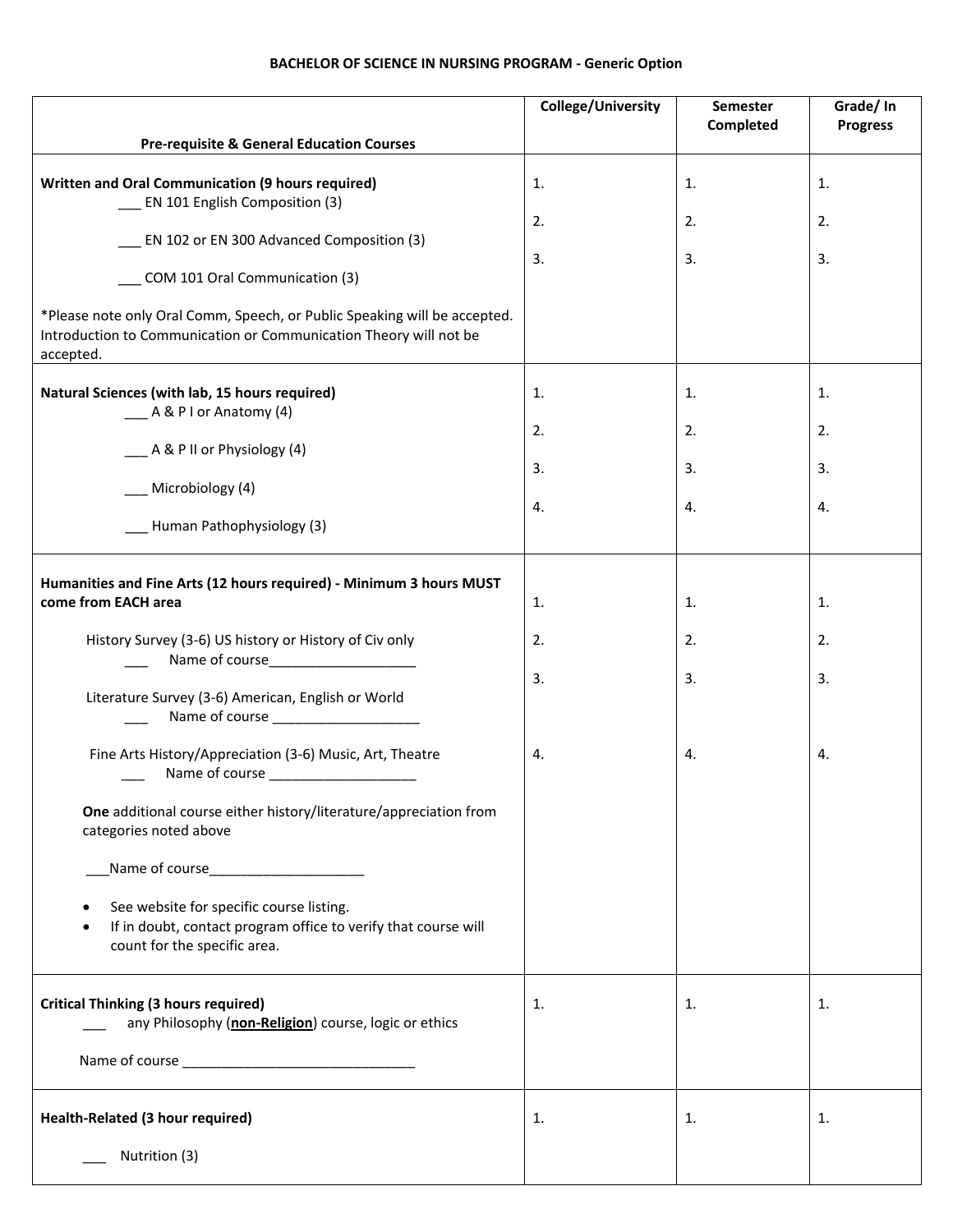| Quantifying Skills (6 hours required) - One class must be pure<br>mathematics at the 113 level or higher                                          |                |    |    |    |
|---------------------------------------------------------------------------------------------------------------------------------------------------|----------------|----|----|----|
|                                                                                                                                                   |                | 1. | 1. | 1. |
| MA 113 College Algebra or above                                                                                                                   |                | 2. | 2. | 2. |
| MA 123 Statistics*<br><b>OR</b>                                                                                                                   |                | 3. | 3. | 3. |
| Computer application or programing class (Computers in<br>Healthcare or MIS Info systems)                                                         |                |    |    |    |
| * Recommended for students wishing to pursue Graduate studies.                                                                                    |                |    |    |    |
|                                                                                                                                                   |                |    |    |    |
| Social Science (3 hours required)                                                                                                                 |                | 1. | 1. | 1. |
| $-$ Psychology (3)                                                                                                                                |                |    |    |    |
| General Core Electives (11 hours required) Any course that transfers into<br>the University and not used to meet any of the other requirements. * |                |    |    |    |
| <b>List Course Name/Number/Hours</b>                                                                                                              |                |    |    |    |
|                                                                                                                                                   |                | 1. | 1. | 1. |
|                                                                                                                                                   | Hours ________ | 2. | 2. | 2. |
|                                                                                                                                                   | Hours _______  | 3. | 3. | 3. |
| <u> 1980 - Johann John Stone, mars eta biztanleria (h. 1980).</u>                                                                                 | Hours ________ | 4. | 4. | 4. |
| <u> 1989 - Johann Barbara, martxa alemaniar argumento estas estas estas en la contrada de la contrada de la con</u>                               | Hours ________ |    |    |    |
| *If you have questions whether a class will transfer, contact the<br>Registrar's office at 662-329-7135 or email sldurkin@muw.edu.                |                |    |    |    |

Please List the courses you are lacking and when you are taking them to indicate your understanding of the missing requirements to be eligible for admission. \_\_\_\_\_\_\_\_\_\_\_\_\_\_\_\_\_\_\_\_\_\_\_\_\_\_\_\_\_\_\_\_\_\_\_\_\_\_\_\_\_\_\_\_\_\_\_\_\_\_\_\_\_\_\_\_\_\_\_\_\_\_\_\_\_\_\_\_\_\_\_\_\_\_\_\_\_\_\_\_\_\_\_\_\_\_\_\_\_\_\_\_\_\_\_\_\_\_\_\_\_\_\_\_\_

\_\_\_\_\_\_\_\_\_\_\_\_\_\_\_\_\_\_\_\_\_\_\_\_\_\_\_\_\_\_\_\_\_\_\_\_\_\_\_\_\_\_\_\_\_\_\_\_\_\_\_\_\_\_\_\_\_\_\_\_\_\_\_\_\_\_\_\_\_\_\_\_\_\_\_\_\_\_\_\_\_\_\_\_\_\_\_\_\_\_\_\_\_\_\_\_\_\_\_\_\_\_\_\_\_

\_\_\_\_\_\_\_\_\_\_\_\_\_\_\_\_\_\_\_\_\_\_\_\_\_\_\_\_\_\_\_\_\_\_\_\_\_\_\_\_\_\_\_\_\_\_\_\_\_\_\_\_\_\_\_\_\_\_\_\_\_\_\_\_\_\_\_\_\_\_\_\_\_\_\_\_\_\_\_\_\_\_\_\_\_\_\_\_\_\_\_\_\_\_\_\_\_\_\_\_\_\_\_\_\_

If you have repeated a course, the last grade is considered the grade of record and should be recorded above.

A minimum grade of "C" is required in each course.

I certify that the information above is true to the best of my knowledge.

Signature: \_\_\_\_\_\_\_\_\_\_\_\_\_\_\_\_\_\_\_\_\_\_\_\_\_\_\_\_\_\_\_\_\_\_\_\_\_\_\_\_\_\_\_\_\_ Date: \_\_\_\_\_\_\_\_\_\_\_\_\_\_\_\_\_\_\_\_\_\_\_\_\_\_\_\_\_\_\_\_\_\_

Revised Fall 2021